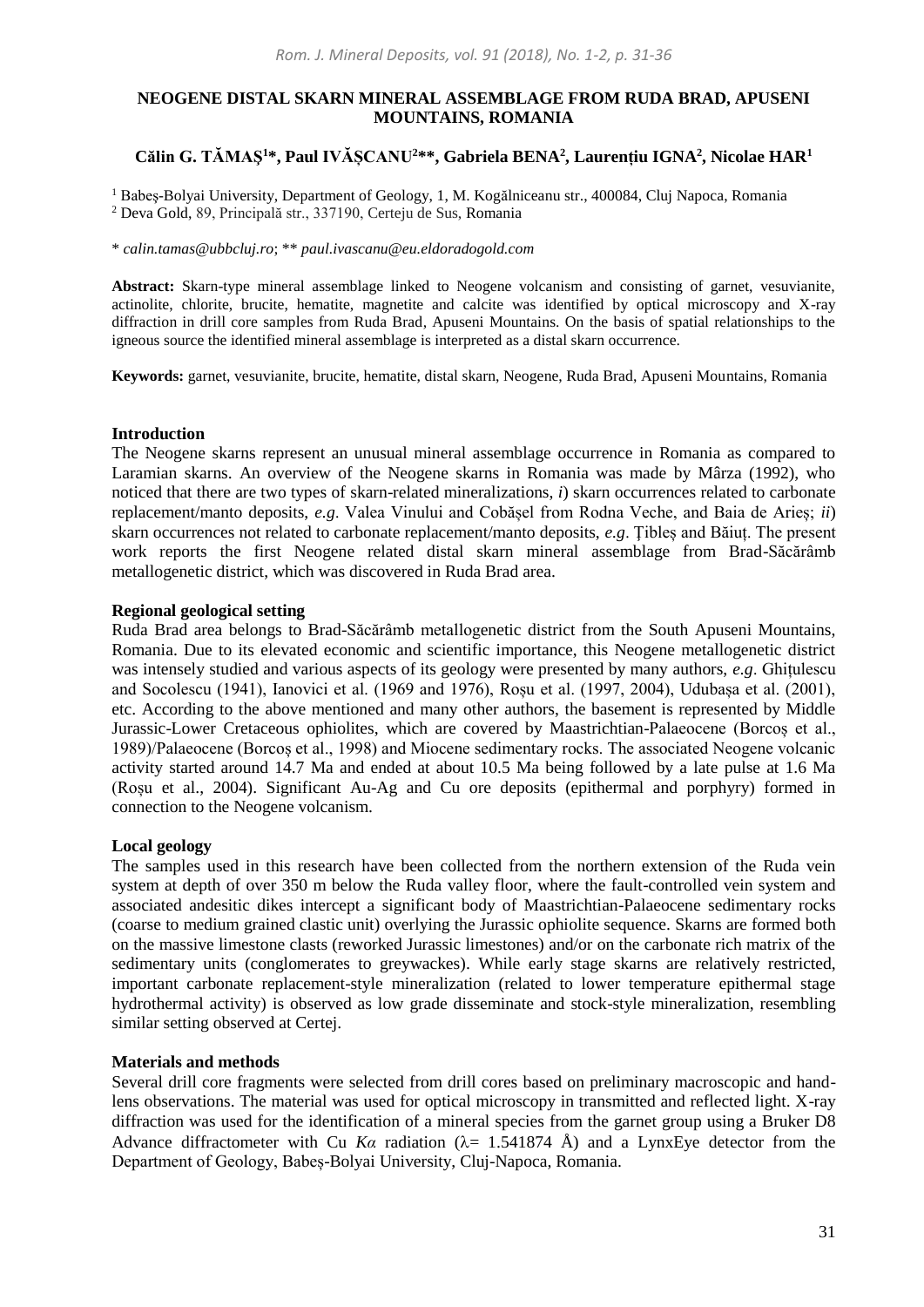## **Results**

The studied samples were selected from a matrix-supported coarse siliciclastic sequence with carbonate pebbles up to 3 cm across (Fig. 1). Some of these pebbles were replaced by a mineral assemblage that contains black needle-like crystals accompanied by light brown isometric crystals and pyrite associated to relict calcite (Fig. 2).



**Fig. 1.** Matrix-supported conglomerate with carbonate pebbles; dimensions of the sample: 6.5 x 5.5 cm.



**Fig. 2.** A nest composed of remnant calcite, black needle-like crystals, light brown isometric crystals and pyrite; approx. dimensions of the field view: 4 x 3 cm.

### *XRD data*

 $1000$  $950$ 900 850 800 750  $70<sup>c</sup>$ 650 60 550 500 450 400 350 300 250 200 150 100 50  $\mathbf{0}$ 8.00 10.00 12.00 14.00 16.00 18.00 20.00 24.00 24.00 26.00 38.00 30.00 34.00 36.00 36.00 40.00 42.00 44.00 46.00 48.00 50.00 52.00 54.00 56.00 58.00 60.00 62.00 64.00

Several light brown crystals were separated for an XRD analysis that facilitated the identification of

andradite  $(Ca_3Fe_2(SiO_4)_3)$ , grossular  $(Ca_3Al_2(SiO_4)_3)$ , gypsum and calcite (Fig. 3).

**Fig. 3.** The X-ray diffraction obtained for the sample selected from the light brown isometric crystals visible in Fig. 2 confirms the occurrence of andradite (And) and grossular (Grs) accompanied by calcite (Cal) and gypsum (Gyp).

### *Ore microscopy*

The ore microscopy study revealed the mineralogy of the black needle-like crystals (Fig. 4a-b). The shape of these crystals is characteristic for hematite, but their optical properties are those of magnetite. At higher magnification minute hematite relics are visible in magnetite being preserved within the needlelike crystals (Fig. 4a,b). These observations indicate the replacement of hematite by magnetite or the socalled muschetovitization.

Pyrite crystals or crystal groups are sometimes deposited on magnetite lamellae (Fig. 5a) or they may be intergrown with magnetite (Fig. 5b). Euhedral large-sized pyrite crystals are also related to euhedral garnet/andradite crystals (Fig. 5c).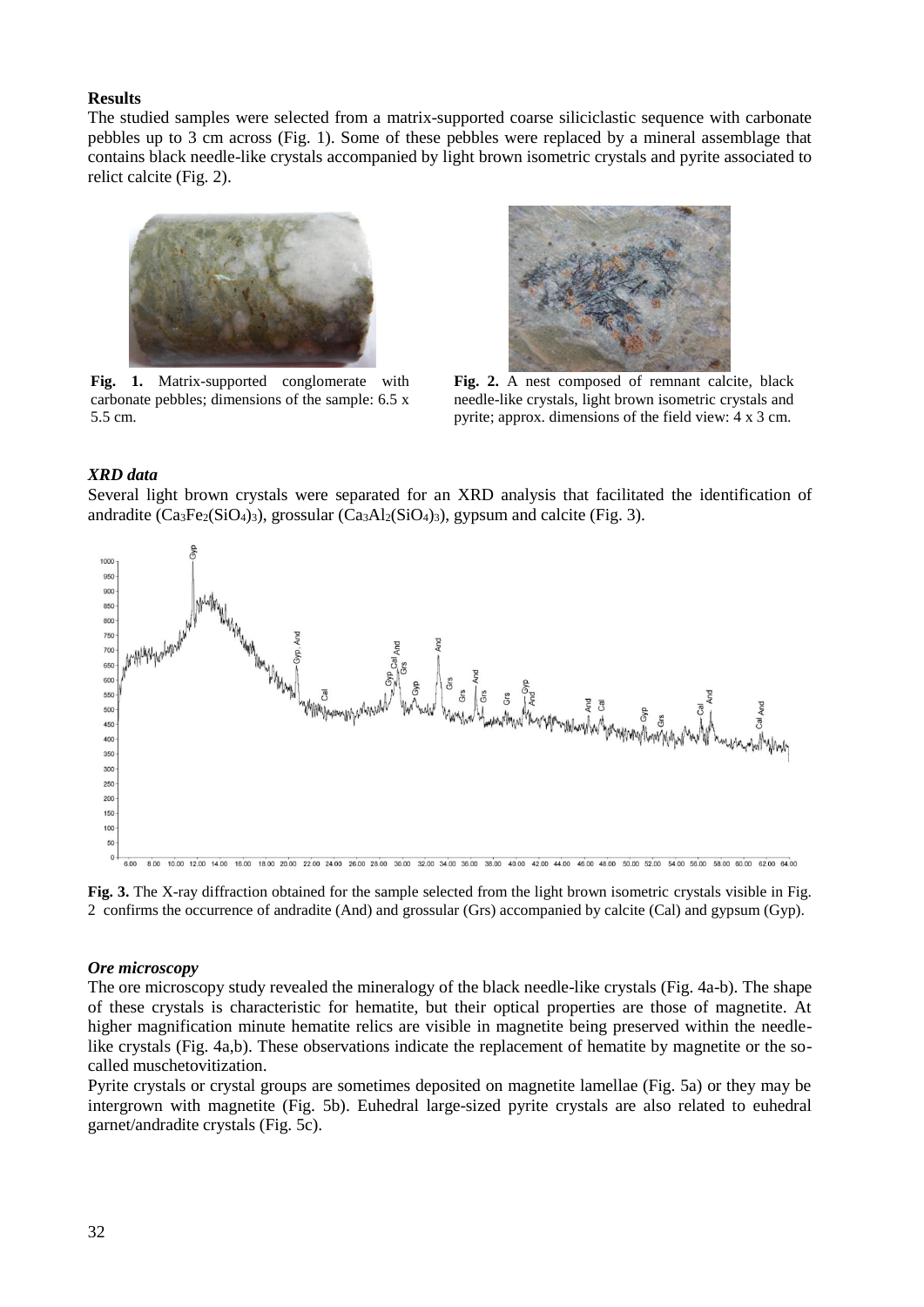

**Fig. 4.** Photomicrographs in plane polarized reflected light that reveal the relationships between magnetite and hematite. a) General view of the needle-like crystals hosted by the calcite gangue; b) detail of a lamella that contains hematite relics hosted by magnetite. Abbreviations: ht-hematite; mt-magnetite.



**Fig. 5.** Photomicrographs in plane polarized reflected light of magnetite/hematite – pyrite mineral assemblage. a) General view of needle-like hematite crystals almost entirely transformed in magnetite (muschetovitization) intergrown with pyrite; b) detail of (a) that shows pyrite intergrown with magnetite, previously hematite; c) pyriteandradite assemblage. Abbreviations: and-andradite; ht-hematite; mt-magnetite; py-pyrite.

# *Transmitted light microscopy*

The transmitted light microscopy allowed the identification of the transparent minerals associated to hematite-magnetite and pyrite. The garnets occur as characteristic octagonal euhedral crystals with high relief, brown color and isotropic character (Fig. 6 and 7). They are hosted by calcite and are associated to chlorite (Fig. 6 and 7), vesuvianite (Fig. 8 and 9), and brucite (Fig. 10 and 11).

The garnet growth was sequential with at least two main growth stages (Fig. 8 and 10). The first garnet generation - garnet I consists of euhedral octagonal crystals several millimeters across (Fig. 6 and 8), which show homogeneous optical properties. However, they show sometimes parallel growing zones towards their border (Fig. 10). This garnet generation was followed by vesuvianite, which occurs as a complete rim around the already formed garnets (Fig. 8 to 11). The vesuvianite rim was partly covered by a new garnet generation deposited outward towards the calcite host (Fig. 8 to 11). This later garnet generation - garnet II consists of smaller sized, less than 1 mm in size, anhedral to subhedral crystals or crystal aggregates. The first garnet generation may possess an outward zoning that reflect the growth zones (Fig. 10), while the second one shows no zoning (Fig. 8 and 10).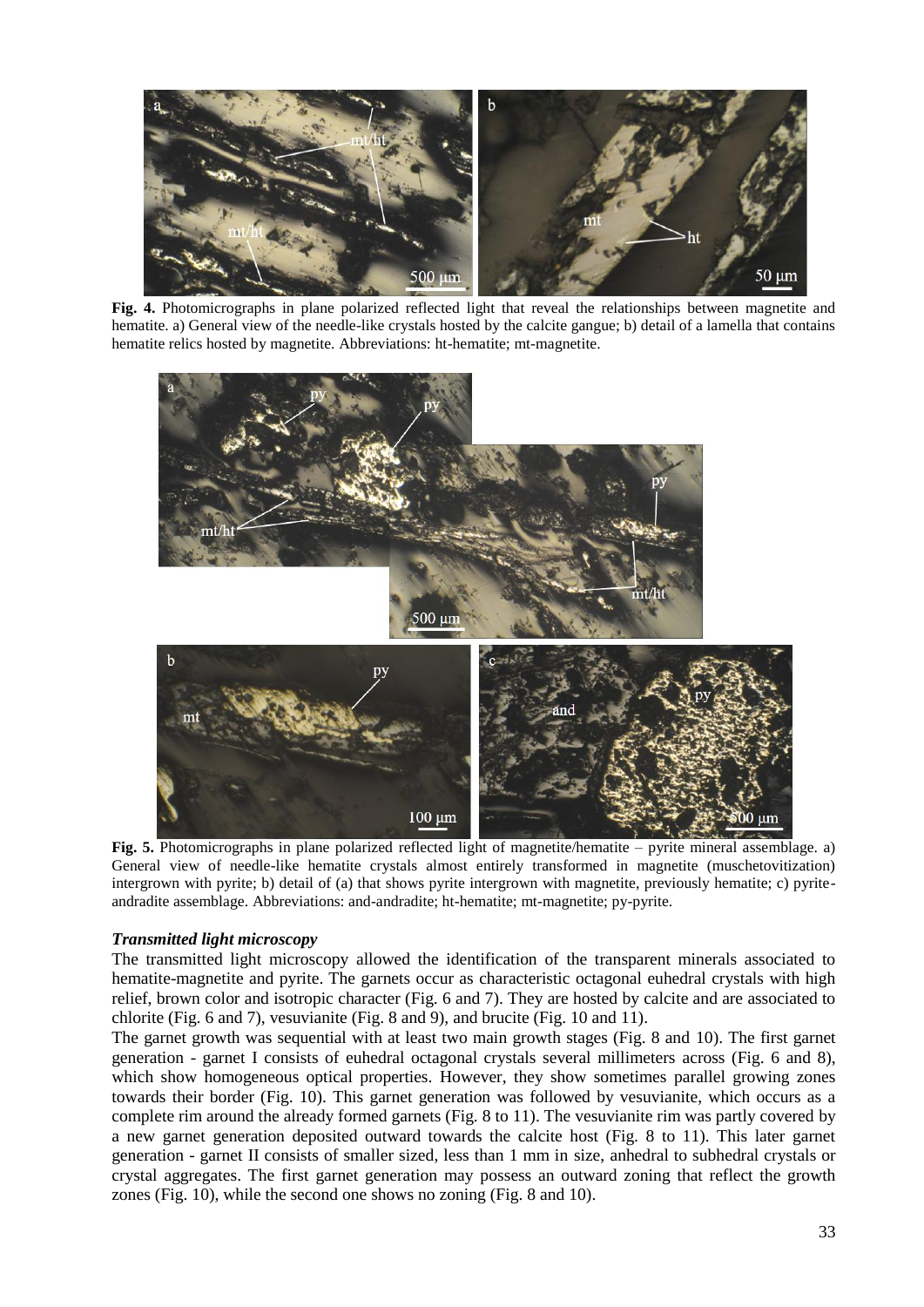

**Fig. 6.** Euhedral brown octagonal garnet/andradite crystal hosted by calcite and associated to chlorite.



**Fig. 8.** Garnet nest composed of a euhedral octagonal central part-garnet I, surrounded by a vesuvianite rim, and outer subhedral garnet grainsgarnet II. Calcite, chlorite and metallic minerals are associated to garnets.



**Fig. 7.** Same image as Fig. 6 in crossed polarizers light (XPL), which presents the isotropic character of the garnet and shows the large size of calcite grains.



**Fig. 9.** Same image as Fig. 8 (XPL), which presents the anisotropic vesuvianite rim that separates the two garnet generations.



**Fig. 10.** Detail of Fig. 8 that shows the zoning of the garnet I, the anhedral/subhedral garnet II grains, and the continuous vesuvianite rim that separates the two garnet generations.



**Fig. 11.** Same image as Fig. 10 (XPL), detail of Fig. 9 that confirms the paragenetic sequence garnet I, vesuvianite, garnet II, and the associated gangue minerals, *i.e*. calcite, chlorite, and brucite.

Vesuvianite is also denominated hydro-garnet due to its optical properties and chemical composition resemblances with those of garnets. In the examined thin section, vesuvianite occurs as outer rim of the garnet I generation and as characteristic euhedral hexagonal zoned crystals (Fig. 12 and 13). Vesuvianite is hosted by large sized calcite grains, which also contain chlorite and brucite. Sometimes, vesuvianite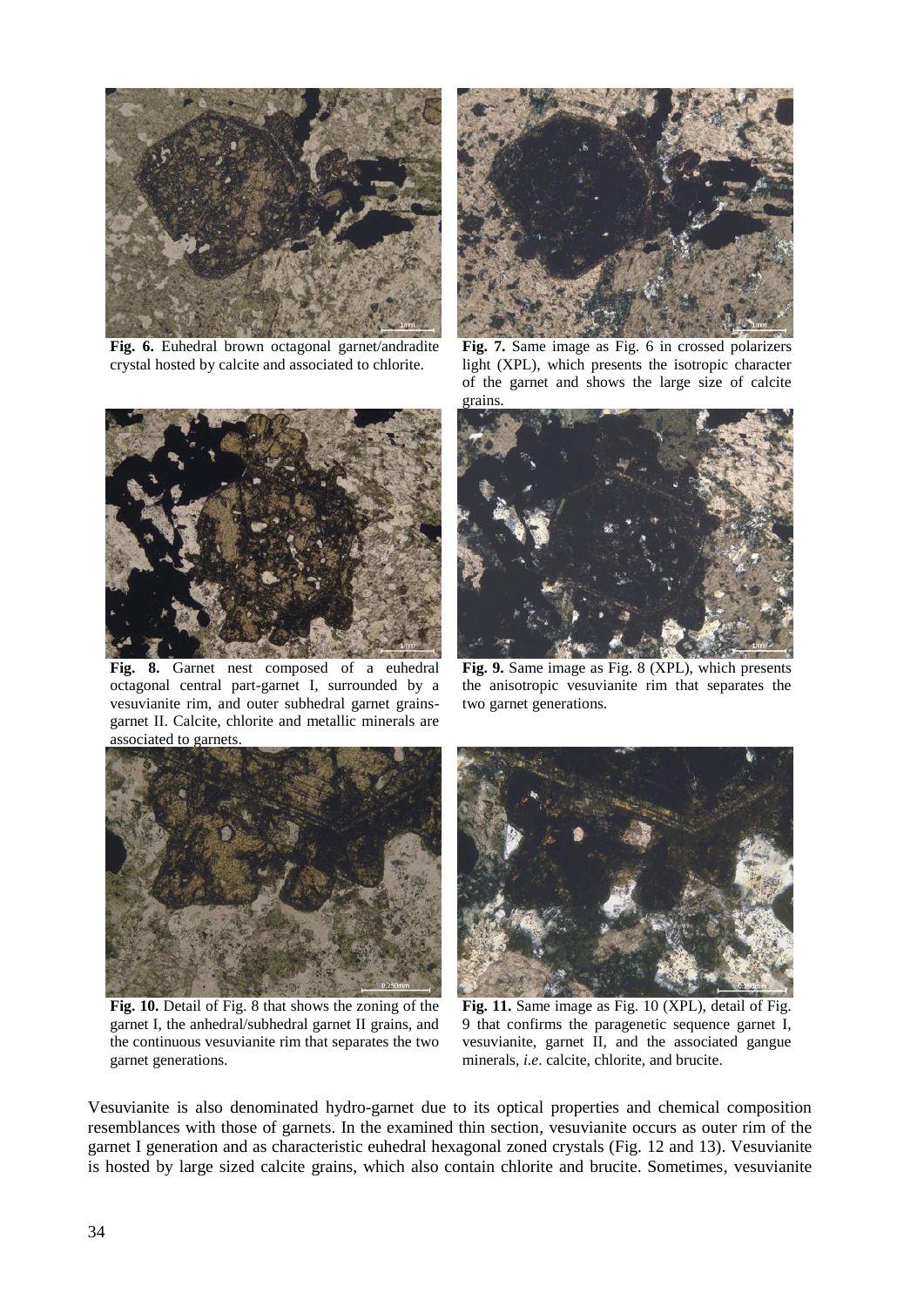

**Fig. 12.** Euhedral vesuvianite crystal with specific zoning; note the presence of Fe-oxides (black needle-like crystals), chlorite and brucite hosted by calcite.



**Fig. 13.** Same image as Fig. 12 (XPL) that confirms the anisotropy of vesuvianite euhedral crystal and the presence of brucite hosted by calcite.



**Fig. 14.** Actinolite needle-like green crystals hosted by calcite and abutting to a garnet.



**Fig. 15.** Same image as Fig. 14 (XPL) that shows actinolite needle-like crystals associated to garnet, chlorite, and brucite and hosted by calcite. Note that the inner part of actinolite elongated crystals is replaced by chlorite and metallic minerals.



**Fig. 16.** Brucite vein that cuts calcite-chlorite mineral assemblage.



**Fig. 17.** Same image as Fig. 16 (XPL), with characteristic interference colours for calcite, chlorite and feathery morphology of brucite vein.

could be misinterpreted at microscope in plane-polarised light as garnet due to its hexagonal habit and high relief, but in cross-polarised light it is clearly anisotropic (Fig. 13). The needle-like hematite transformed in magnetite crystals is frequently associated to a green mineral that shows a higher relief than chlorite. According to its optical properties, this mineral (Fig. 14 and 15) is actinolite. It occurs as elongated crystals, sometimes with an inner spine-like zone replaced by chlorite. Actinolite is hosted by re-crystallized calcite and is frequently in contact to garnets.